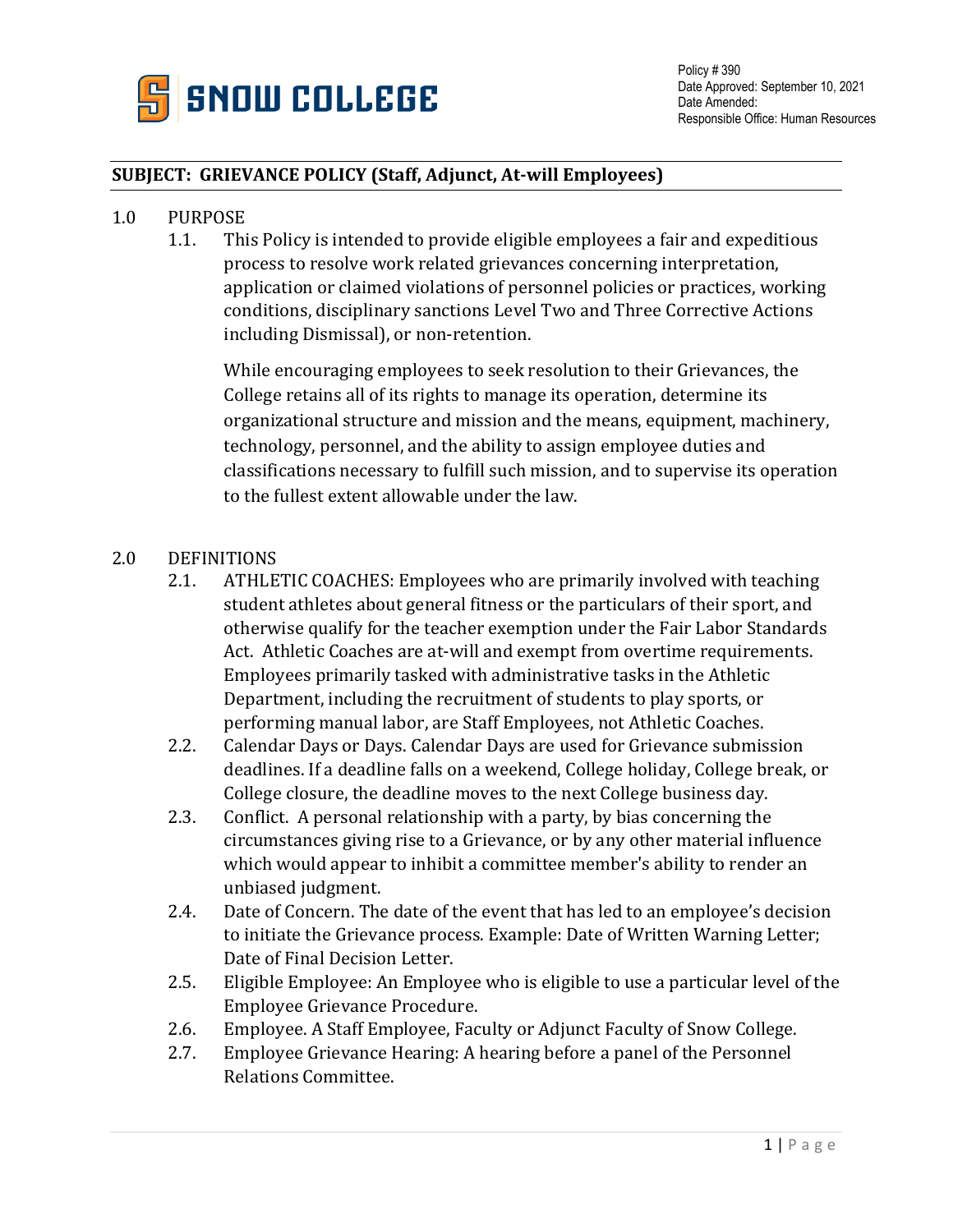

Policy # 390 Date Approved: September 10, 2021 Date Amended: Responsible Office: Human Resources

- 2.8. Employee Grievance Procedure: the process followed in resolving an Employee Grievance brought before the institution by an Eligible Employee who has the right to make a Grievance.
- 2.9. EXECUTIVE EMPLOYEE Employees who report to the directly to the President, represent the highest level of decision making for their area of responsibility, and serve on the President's top council (Cabinet). Executive Employees are at-will.
- 2.10. Final and Binding Decision: a final administrative decision. The complainant cannot take the matter any further administratively.
- 2.11. Final and Binding Decision-Maker: the decision maker empowered to render the final decision of the College. The College President is typically the Final and Binding Decision-Maker for Grievances involving a Level Three Corrective Action. Where a Conflict exists or for less than Level Three Corrective Action Grievances the President may designate an Executive Employee as the Final and Binding Decision-Maker.
- 2.12. Grievance. Concerns over interpretation, application or claimed violations of personnel policies or practices, working conditions, disciplinary sanctions (Level Two and Three Corrective Actions including Dismissal), or nonretention. A Grievance may not be made for other employment issues including position descriptions, classification of positions, and establishment of salaries commensurate with classification. Grievances are considered private and confidential to the extent feasible.
- 2.13. Grievance Hearing Committee. The committee appointed by the Director of Human Resources or designee from the Personnel Relations Committee that is charged with determining the merits of a Grievance and to make initial determinations within the guidelines of this policy.
- 2.14. Grievance Termination. The Grievance procedure stops and no further action may be taken.
- 2.15. Grievant. An Eligible Employee of the College who has a Grievance.
- 2.16. Hearing Officer. The Grievance Hearing Committee Hearing Officer, who may or may not be one of the members of the Grievance Hearing Committee and if not a member may come from outside the College. If the Hearing Officer is not a member of the Grievance Hearing Committee he/she will not vote on the decision. The Hearing Officer shall preside over the Grievance Hearing, assure that procedures are complied with, consider procedural requests including requests for extensions of time limits, and generally conduct the Grievance Hearing in consultation with the Grievance Hearing Committee.
- 2.17. Human Resources or HR. The office in the College charged with the administration and record maintenance of personnel matters or such other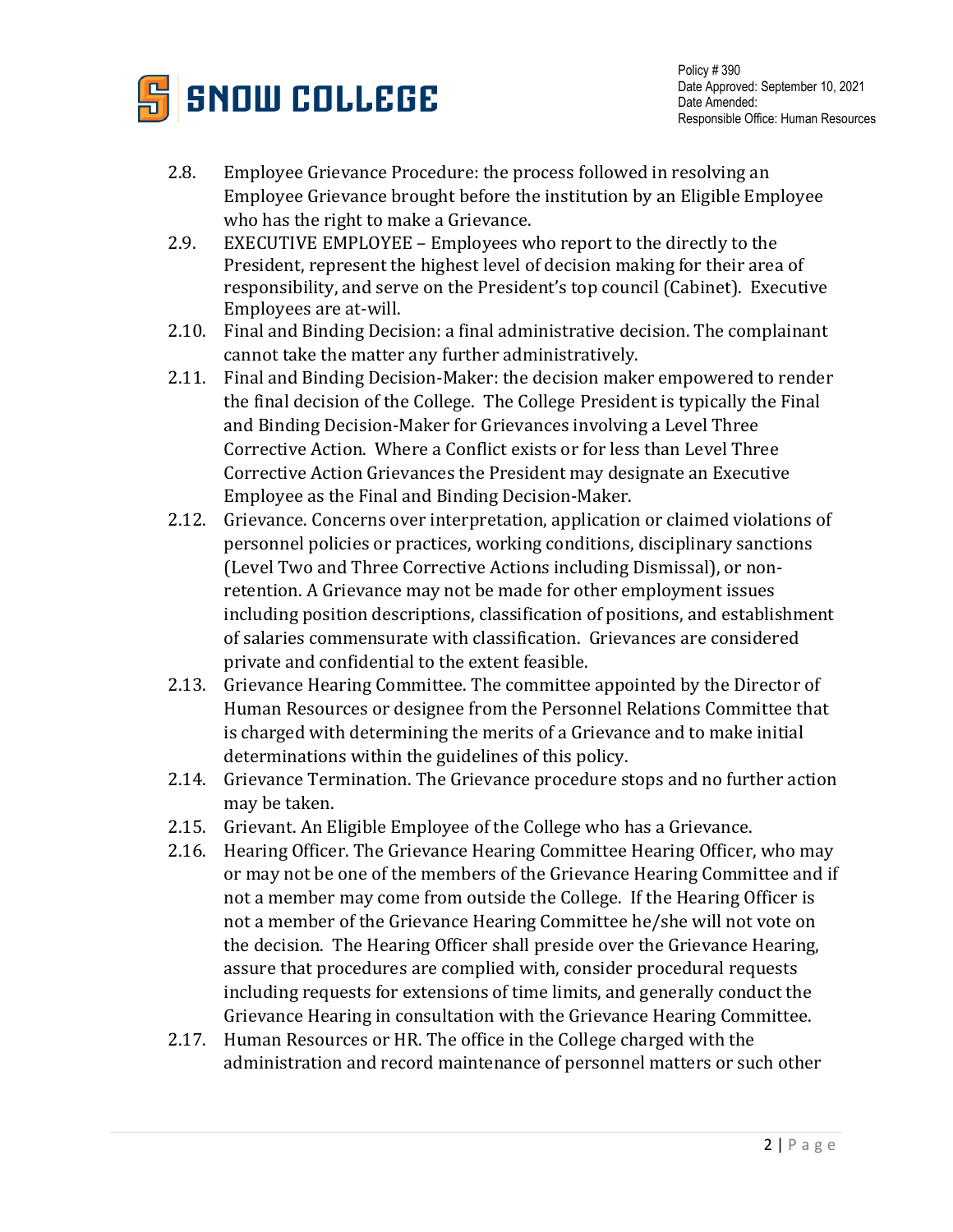

person as may be specially designated by the President to act in regard to this Policy.

- 2.18. Informal Procedure. A good faith effort by an Employee to resolve a Grievance through informal discussions with their immediate supervisor and second level supervisor when necessary. The Human Resources Office shall be available to assist both parties in the informal resolution of Grievances.
- 2.19. Immediate Supervisor: the lowest level of salaried supervision of an Employee. The Immediate Supervisor may designate a Line Supervisor or higher level as the Immediate Supervisor for a Grievance.
- 2.20. Line Supervisor. The lowest level of non-salaried supervision of an Employee.
- 2.21. Mediation. The process that provides a Grievant and Respondent the opportunity to identify issues, consider options, and arrive at a mutual agreement under the supervision of a trained mediator. Both the Grievant and Respondent must agree to participate in Mediation before proceeding.
- 2.22. Non-retention. A Dismissal of an Employee who has no right to continued employment. This includes the Dismissal of non-tenured Faculty at the end of any contract year or the dismissal of an At-will Employment Employee.
- 2.23. Personnel Relations Committee ("PRC"): The committee consisting of faculty and staff appointed and trained for the purpose of hearing Grievances. PRC members shall be appointed by the College President with input from the Faculty Senate President, for faculty members, and the Staff Association President, for staff members. Faculty members may be tenured, tenure track or professional track. Members are to be selected for their objectivity and fairness in personnel matters. Appointments are generally for a two-year term. Members should be appointed by August 1 of every year to open spots. If a member resigns or is unable to serve a replacement will be appointed as soon as possible. At least 4 tenured or tenure-track faculty, 2 Professional Track employees, and 6 Regular Staff employees should be appointed and currently serving. The College's Legal Counsel shall provide periodic inservice training for the PRC. Executive and Administration Employees may not serve on the PRC.
- 2.24. Respondent. An employee of the College who is designated by HR as the appropriate person to respond to a Grievant's Grievance, typically the Immediate Supervisor.
- 2.25. Additional definitions may be found in the Staff Employee, Executive Employee, Administration Employee, and Adjunct Faculty Corrective Action Policy.
- 3.0 POLICY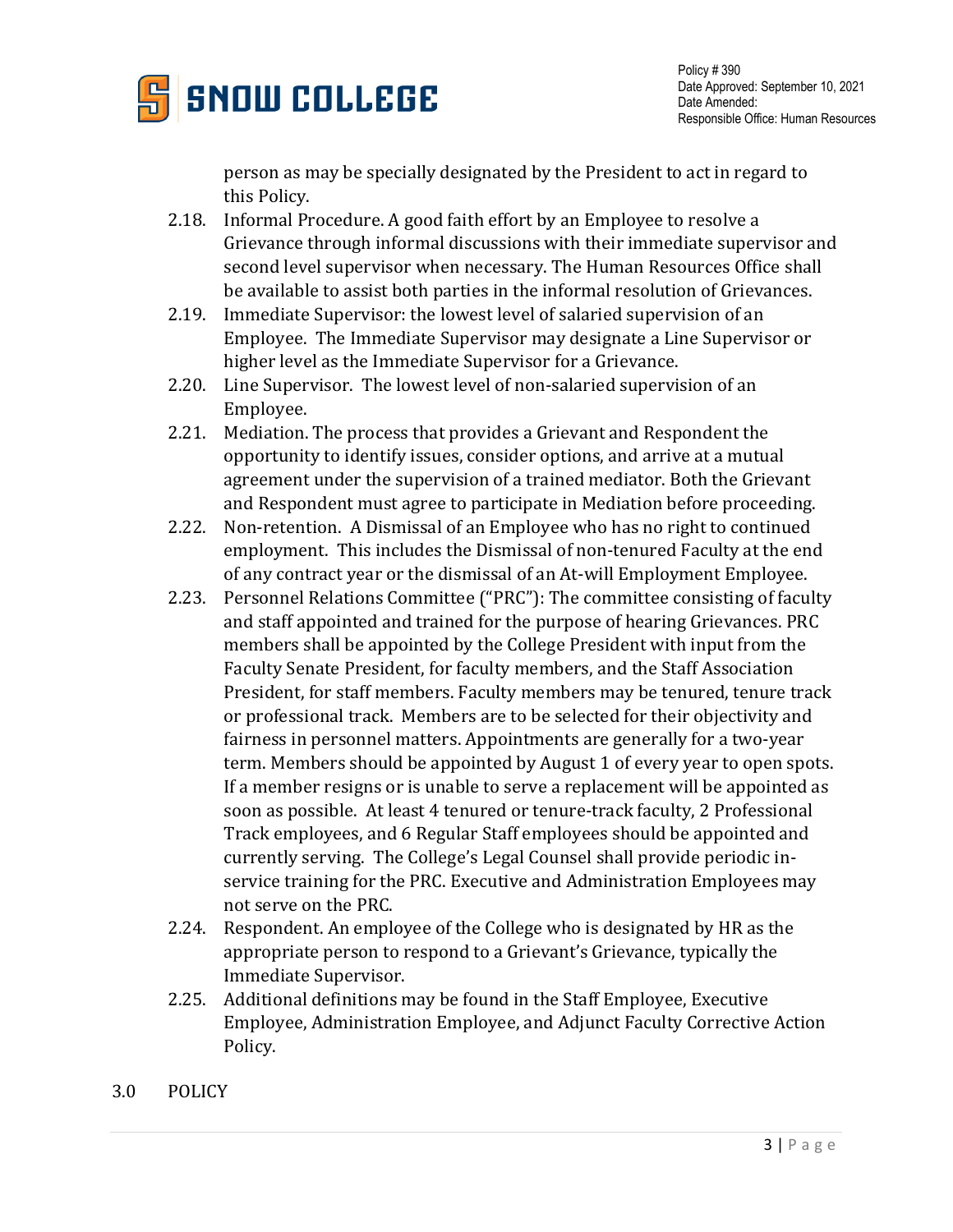

3.1. It is the Policy of Snow College that Eligible Employees shall be provided a fair and expeditious process to resolve work related grievances concerning interpretation or application of personnel policies or practices, working conditions, disciplinary sanctions, termination, or non-retention.

## 4.0 PROCEDURES

- 4.1. General Information
	- 4.1.1. The College recognizes the right of Eligible Employees to use the Employee Grievance Procedure without fear or concern of retaliation. No Grievant, witness or member of the Grievance Hearing Committee shall be subject to harassment, intimidation, reprisal, or retaliation for utilizing or participating in the Grievance process.
	- 4.1.2. The following are Eligible Employees for the indicated level of the Employee Grievance Procedures:<br>4.1.2.1.1. Full-time Re
		- 4.1.2.1.1. Full-time Regular Staff Employees may use the full Grievance Procedure.
		- 4.1.2.1.2. Full-time Professional Track Faculty may use the full Grievance Procedures except Non-retention decisions are limited to the Informal Procedure and the Professional Track policy.
		- 4.1.2.1.3. At Will Employment Employees (including Adjuncts, Athletic Coaches, Executive Employees, Parttime, Temporary, and Probationary Regular Staff Employees) are limited to the Informal Procedures except they may not grieve any Corrective Action or Termination.
	- 4.1.3. Reasonable time off with pay during scheduled working hours shall be provided to the Grievant, the Grievant's representative if a College employee, or any employee witnesses called to testify, for reasonable time spent participating in proceedings leading to resolution of the Grievance. Time spent by the Grievant or representative in such activities outside scheduled working hours is non-compensable. Neither time-off with pay nor compensation is provided for time or money spent in preparation for such proceedings.
	- 4.1.4. Complaints regarding discrimination or harassment shall follow the College Policy regarding Discrimination and Harassment.
	- 4.1.5. As the Grievance moves through the formal process, the Grievant may not add new issues or claims to the original Grievance but an Amended Grievance may be considered by the Grievance Hearing Committee if a new issue or claim has arisen since the original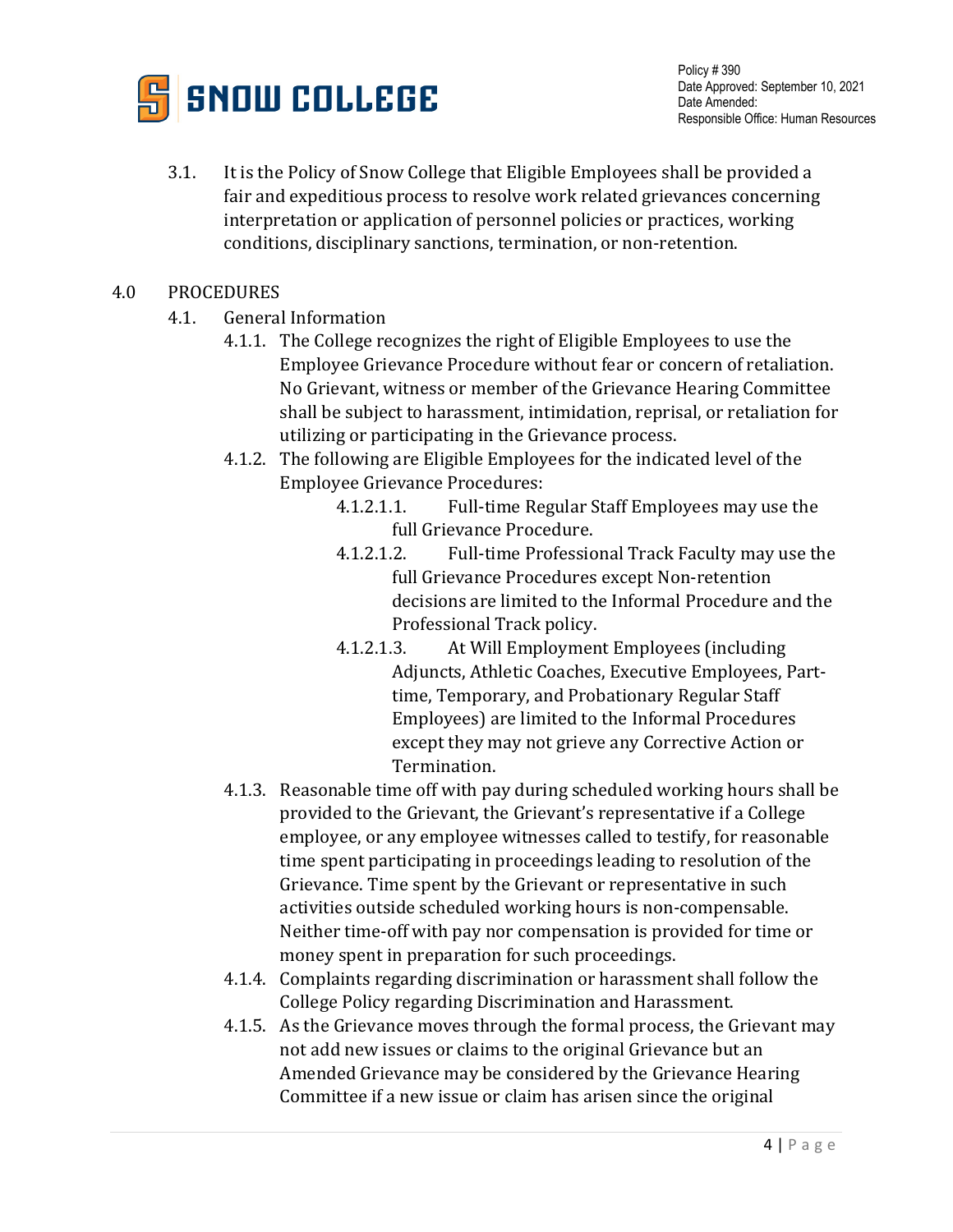

Grievance was filed and the Hearing Officer allows amendment. An employee may not institute more than one Grievance procedure based on the same facts, claims, circumstances or events. All records, findings, and decisions shall be maintained in the Human Resources Office in a separate file from the Employee's personnel file.

- 4.1.6. Alternative Procedures. If any steps in this procedure are impractical for any reason, Human Resources, normally after consultation with the Grievant, may prescribe an alternative procedure which, to the maximum practicable degree, assures to the Grievant the fair and adequate consideration of the problem or complaint; provided, however, that a Grievant's right to a hearing before the Grievance Hearing Committee cannot be denied nor abridged, if eligible.
- 4.1.7. Failure of the Grievant to meet Grievance deadlines as outlined in this Policy will result in Grievance Termination.
- 4.1.8. Time limits may be extended by the HR Director or Hearing Officer in writing for good cause shown.
- 4.2. Informal Procedure. An Eligible Employee who has a Grievance shall first attempt to resolve the Grievance through a good faith informal discussion(s) with their Immediate Supervisor. An Eligible Employee or the Immediate Supervisor may request that the Line Supervisor or any supervisor in the chain of supervision participate in this informal discussion(s) but participation shall be at the discretion of the other supervisor. Human Resources shall be available to assist both parties in the Informal Procedure. A resolution by the Informal Procedure may be put in writing by Human Resources and either party may request that HR do so. A resolution by the Informal Procedure is not binding on the College unless in writing and approved by the President or his designee.
	- 4.2.1. An Eligible Employee must within fourteen (14) Calendar Days of the Date of Concern request an informal discussion and within seven (7) Calendar Days of the request meet and discuss with the Immediate Supervisor. Failure by the employee to timely request and meet with the Immediate Supervisor will result in Grievance Termination. Except if the supervisor fails to meet after a request the employee may timely proceed to the Grievance Hearing Procedures.
	- 4.2.2. A Grievance regarding a Level Two or Three Corrective Action is considered to have complied with this Informal Procedure and shall proceed immediately to the Grievance Hearing Procedures.
	- 4.2.3. The following issues are limited to the Informal Procedure under the Employee Grievance Procedure: 1) job descriptions, re-assignment of job duties and responsibilities, 2) classification of positions, 3) wages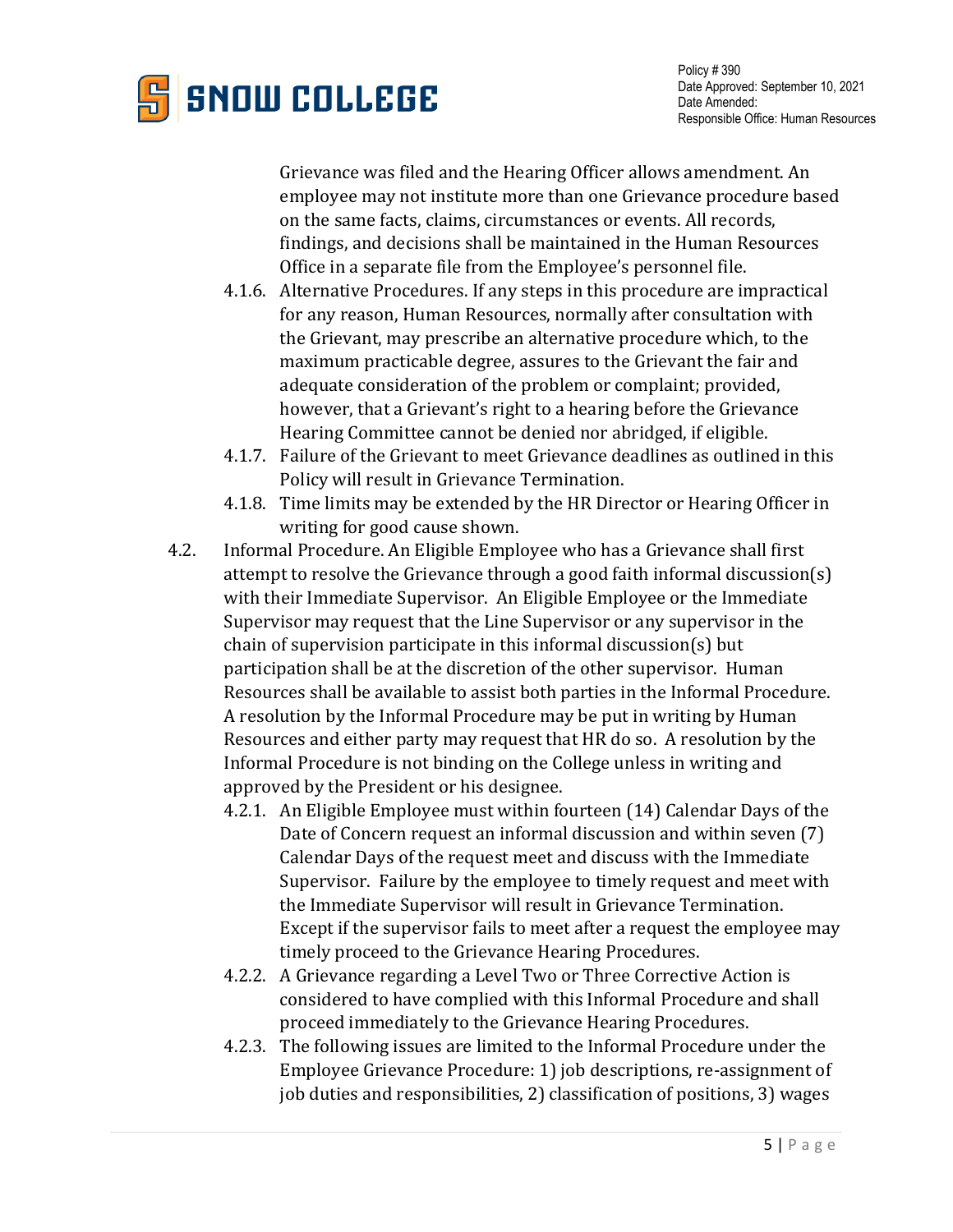

and salaries, 4) non-retention of At-will Employment Employees, 5) extension of the new employee probationary period, 5) reorganization that does not result in loss of pay, 6) soft-funded appointments which are terminated for loss of funding or that are time specific, 7) general working conditions, 8) Level One Corrective Actions (Performance Improvement Plan), 9) Pre-Corrective Actions, 10) Annual Evaluations, 11) other issues as stated in this Policy.

- 4.3. Mediation
	- 4.3.1. If the Grievance is not successfully resolved by the Informal Procedure, or at any other time in the process after Informal Procedure, the parties may agree to a Mediation. Both parties must agree in writing to mediate prior to entering the Mediation process. The Human Resources Office will coordinate a request for Mediation and a mediator will be appointed. If the concerns are unresolved with Mediation, the Grievance will resume at the point Mediation was requested. Mediation must be requested while a Grievance is active and timely. An unagreed to request will not stay the process.
- 4.4. Grievance Hearing Procedures
	- 4.4.1. An Eligible Employee must complete a Grievance Hearing Request Form available from Human Resources or online and submit the form to Human Resources within the following time frames:<br>4.4.1.1. Level Two or Three Corrective Actions: V
		- Level Two or Three Corrective Actions: Within seven (7) Calendar Days from the date of the Final Decision Letter.
		- 4.4.1.2. Other concerns: Within seven (7) Calendar Days from the meeting in accord with the Informal Procedure. Except if the supervisor fails to meet within fourteen (14) Calendar Days of a timely request to meet.
		- 4.4.1.3. An untimely request shall result in Grievance Termination.
	- 4.4.2. The completed Grievance Request Form must state the nature of the Grievance including any policies and procedures that are alleged to have been violated, attempts at resolution, dates of the request to meet and meeting pursuant to the Informal Procedures, and the remedy the Grievant is seeking.
	- 4.4.3. Human Resources will designate a person to coordinate the formal Grievance procedure with the Grievant and supervisor(s), monitor time lines, and answer questions regarding the process.
	- 4.4.4. Upon receipt of a request for a Grievance Hearing Committee, Human Resources will establish a committee from the Personnel Relations Committee members. The selection shall be made by HR and take into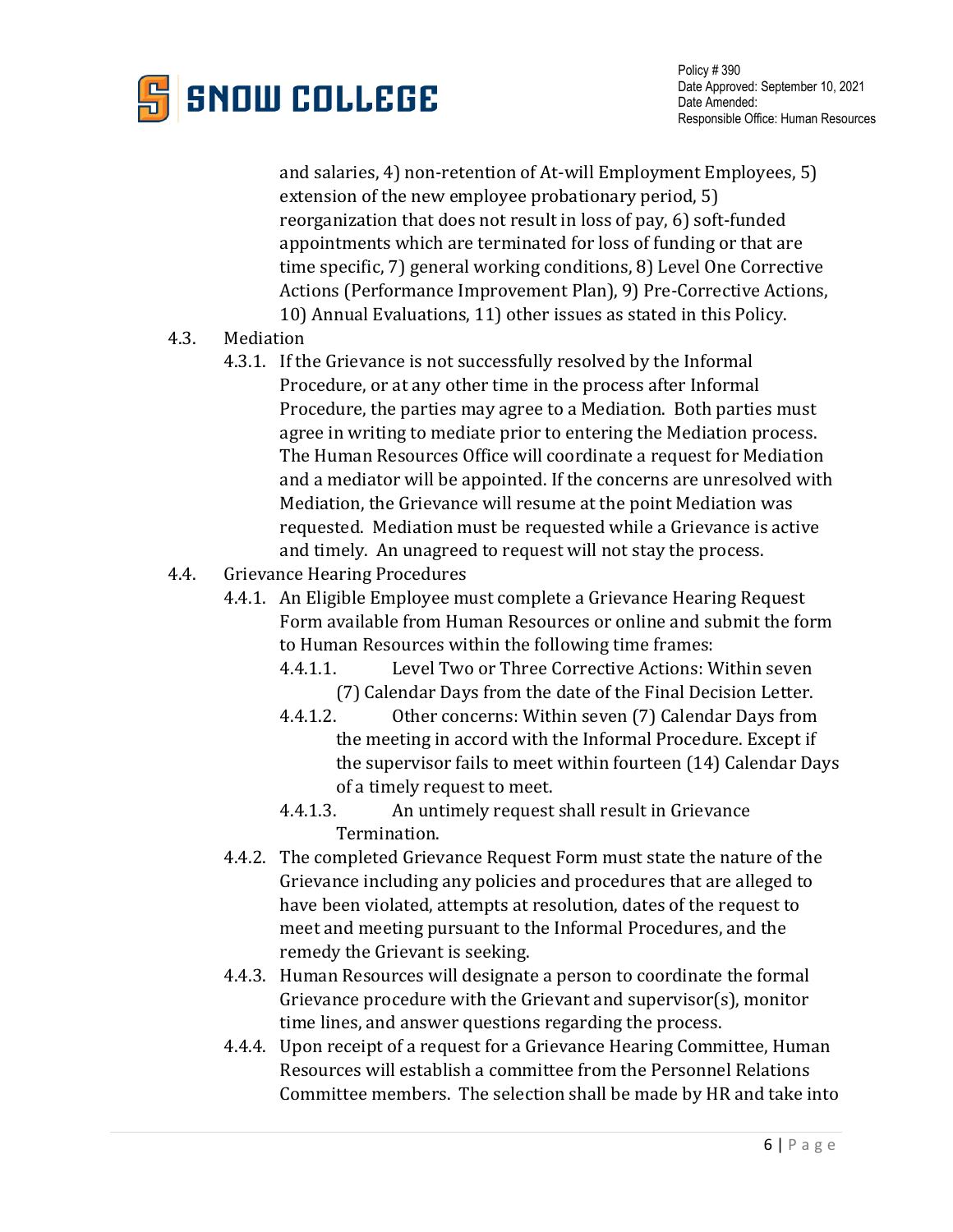

account availability, exclude persons with obvious Conflicts, and be done without an attempt to create an unfair Grievance Hearing Committee. The Grievance Hearing Committee shall be created within 7 Calendar Days of the request. The Grievance Hearing Committee for all Grievances excluding Grievances regarding Level 3 Corrective Actions will be comprised as follows:

- 4.4.4.1. 3 persons from the Personnel Relations Committee at least 1 of whom shall be of a different classification from the other 2 (i.e. 2 Regular Staff Members and 1 Faculty or 1 Regular Staff Member and 2 Faculty).
	- 4.4.4.1.1. At the discretion of the College, instead of a Grievance Hearing Committee, the College may appoint a Grievance Hearing Administrator who shall act in place of the Grievance Hearing Committee and the Hearing Officer. The Grievance Hearing Administrator shall be subject to challenge as set forth in subsection 3.4.6 and 3.4.8.1.1. HR shall prepare procedures for when appointment of a Grievance Hearing Administrator is appropriate and how he/she shall be selected.
- 4.4.4.2. When a Level Three Corrective Action may be grieved by an Eligible Employee, the Grievance Hearing Committee will be comprised of 3 persons from the Personnel Relations Committee 2 of whom will be from the same classification as the Grievant and 1 from a different classification.
- 4.4.5. The College President will designate a Grievance Hearing Committee Hearing Officer, who may or may not be one of the members of the Grievance Hearing Committee. If the Hearing Officer is not a member of the Grievance Hearing Committee they may come from outside the College and will not be a non-voting member of the Grievance Hearing Committee. The Hearing Officer shall preside over the Grievance Hearing, assure that procedures are complied with, consider procedural requests including requests for an extension of time limits, and generally conduct the Grievance Hearing in consultation with the Grievance Hearing Committee.
- 4.4.6. A Grievance Hearing Committee member shall not be considered for any Grievance Hearing Committee where he/she may be influenced by personal relationships with the parties, by bias concerning the circumstances giving rise to the Grievance, or by any other material influence which would appear to inhibit the member's ability to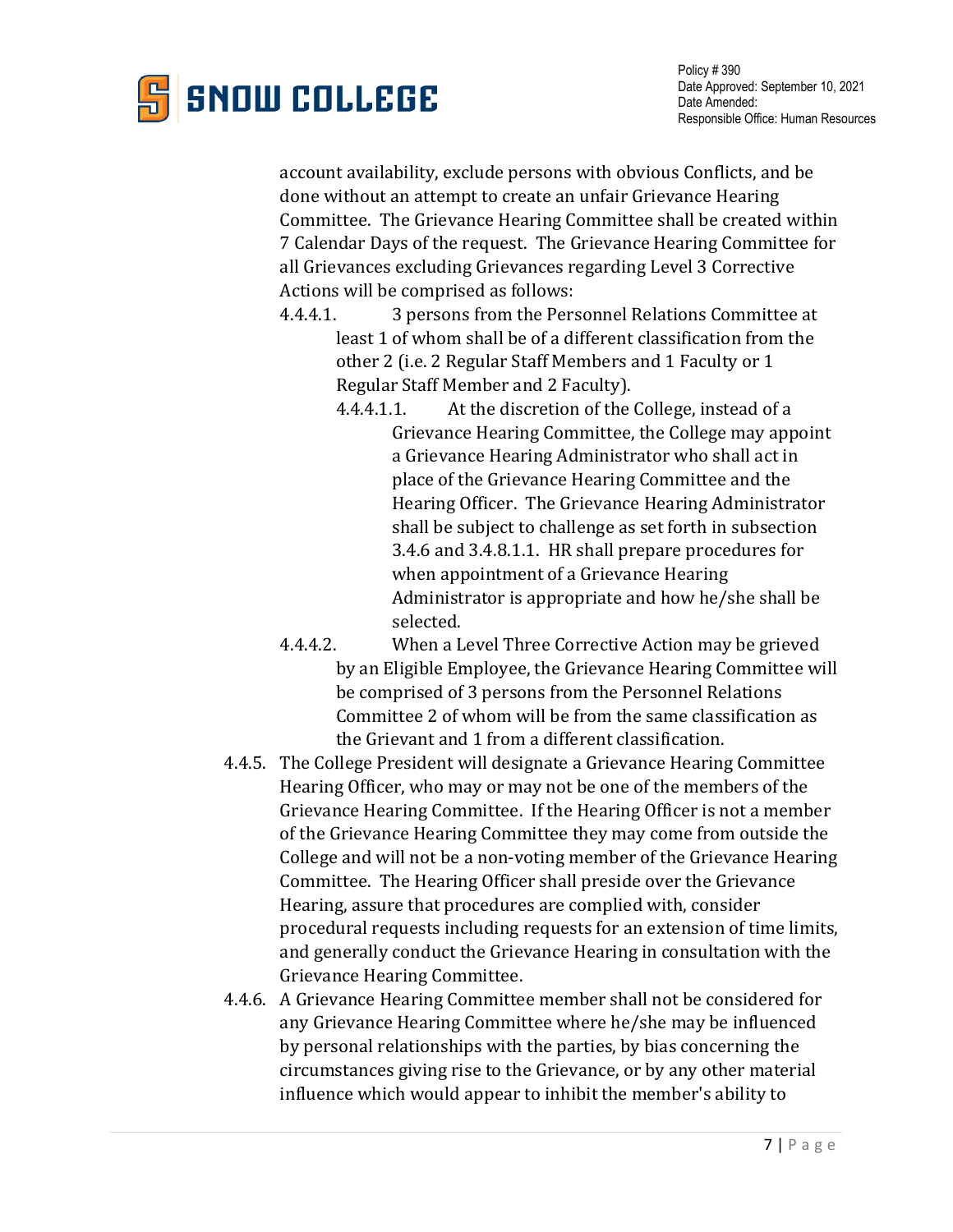

Policy # 390 Date Approved: September 10, 2021 Date Amended: Responsible Office: Human Resources

render an unbiased judgment (collectively "a Conflict"). A member with a Conflict shall recuse him or herself from selection or membership if appointed. A member may be challenged by either party for a Conflict, which shall be decided by the Grievance Hearing Committee Hearing Officer or, if the Hearing Officer is challenged, by the Director of Human Resources. The Grievance Hearing Committee is to act as an impartial fact finding body representing neither side in the cases brought before it. It does not take any corrective actions nor make any binding decision, but exists solely to hear the facts of each case, make findings based upon those facts, and recommend a course of action to the final decision-maker.

- 4.4.7. The Grievance Hearing Committee will begin the process upon selection of its members and notification of the Grievance. The Grievance Hearing Committee will meet initially to read the Formal Grievance (they may meet electronically). The Grievance Hearing Committee may determine that it is unnecessary to proceed with a hearing because: the Grievance as stated is clearly unwarranted; the Grievance is untimely; or the Grievant is not an Eligible Employee. If the Grievance Hearing Committee determines that a hearing should not occur it will issue a written decision citing the reasons therefore. Either party may appeal the decision to deny a hearing within seven (7) Calendar Days to the Final And Binding Decision-Maker.
- 4.4.8. If the Grievance Hearing Committee determines that a Hearing is appropriate the Hearing should be held within 28 Calendar Days of the request but the time may be extended for good cause. The following procedures apply:<br>4.4.8.1. Prior to the he
	- Prior to the hearing the parties will be notified of the identity of the Grievance Hearing Committee members. The parties will then meet with the Hearing Officer (who may include one or more Grievance Hearing Committee members) in a Pre-Hearing Conference. The Pre-Hearing Conference will:
		- 4.4.8.1.1. Consider claims of a Conflict by a Grievance Hearing Committee Member or Hearing Officer. Claims of a Conflict must be brought at the first Pre-Hearing Conference or they are waived. If a Conflict is found that member shall be recused and another member will be appointed.<br>4.4.8.1.2. Define
		- Define the issues for the hearing.
		- 4.4.8.1.3. Set deadlines for the parties to produce to the Grievance Hearing Committee and each other: 1) copies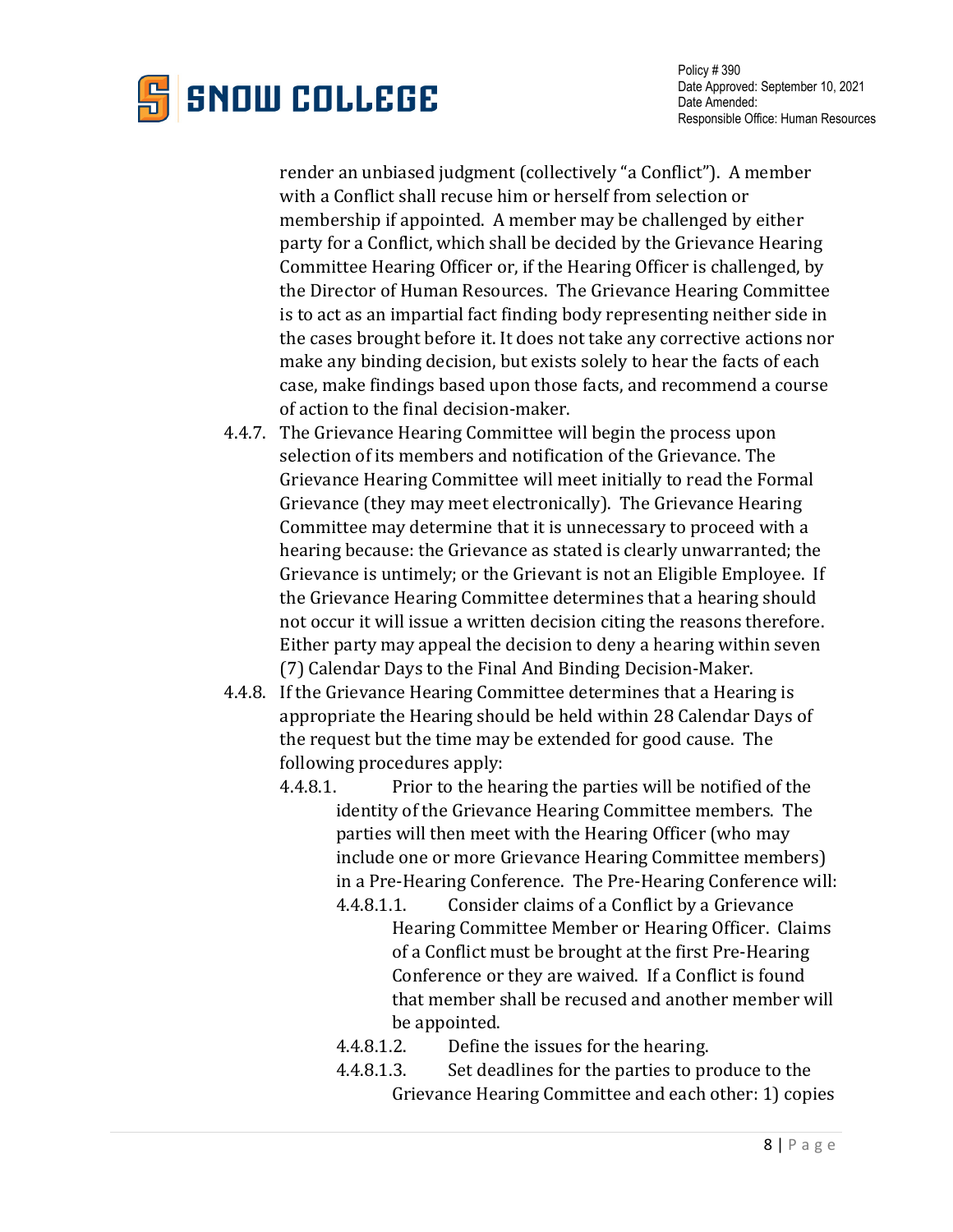

Policy # 390 Date Approved: September 10, 2021 Date Amended: Responsible Office: Human Resources

of the documents and other real evidence they intend to submit at the hearing; 2) a list of witnesses they would like to call at the hearing; 3) other deadlines as needed.

- 4.4.8.1.4. Discuss the format of the hearing.<br>4.4.8.1.5. Set a date and time for the hearing
- 4.4.8.1.5. Set a date and time for the hearing.<br>4.4.8.1.6. Additional Pre-Hearing Conference

Additional Pre-Hearing Conferences may be held if necessary to refine these matters or consider other issues prior to the hearing.

- 4.4.8.2. The College will attempt to compel witnesses within its jurisdiction to attend the hearing but Parties may have to arrange for other witnesses to attend. The Hearing Officer may limit the number of witnesses and exclude cumulative
- witnesses and evidence.<br>4.4.8.3. A hearing is not t A hearing is not to be an overly contentious process and the highest level of civility is expected. The Parties shall have the right to be accompanied at the hearing by one support person or advisor of their choice who may, but need not be, an attorney. If an attorney will serve as an advisor, the Grievance Hearing Committee and other party shall be notified at least 7 Calendar Days in advance of the hearing by the Party. The support person/advisor shall be allowed to advise their Party throughout the hearing.<br>4.4.8.4. At the hearing ea
- At the hearing each party has the right to be heard and to hear the presentation of the other party. The format of the hearing shall be:<br>4.4.8.4.1. Giv
	- 4.4.8.4.1. Give an opening statement;<br>4.4.8.4.2. Present witnesses and evide
	- Present witnesses and evidence (all testimony shall be given under oath);
	- 4.4.8.4.3. Question the other party's witnesses as allowed by the hearing officer. At the minimum an advisor shall be allowed to submit their questions to the hearing officer who, in his or her judgment, may then ask the witness the question, rephrase the question while preserving the substance and ask it, ask the advisor to rephrase the question, disallow the question or ask the advisor to move on to another question or area of questioning. In their discretion the Hearing Officer may allow a party or its advisor to ask questions directly. During questioning, the parties, advisor, and Grievance Hearing Committee shall treat all persons with respect.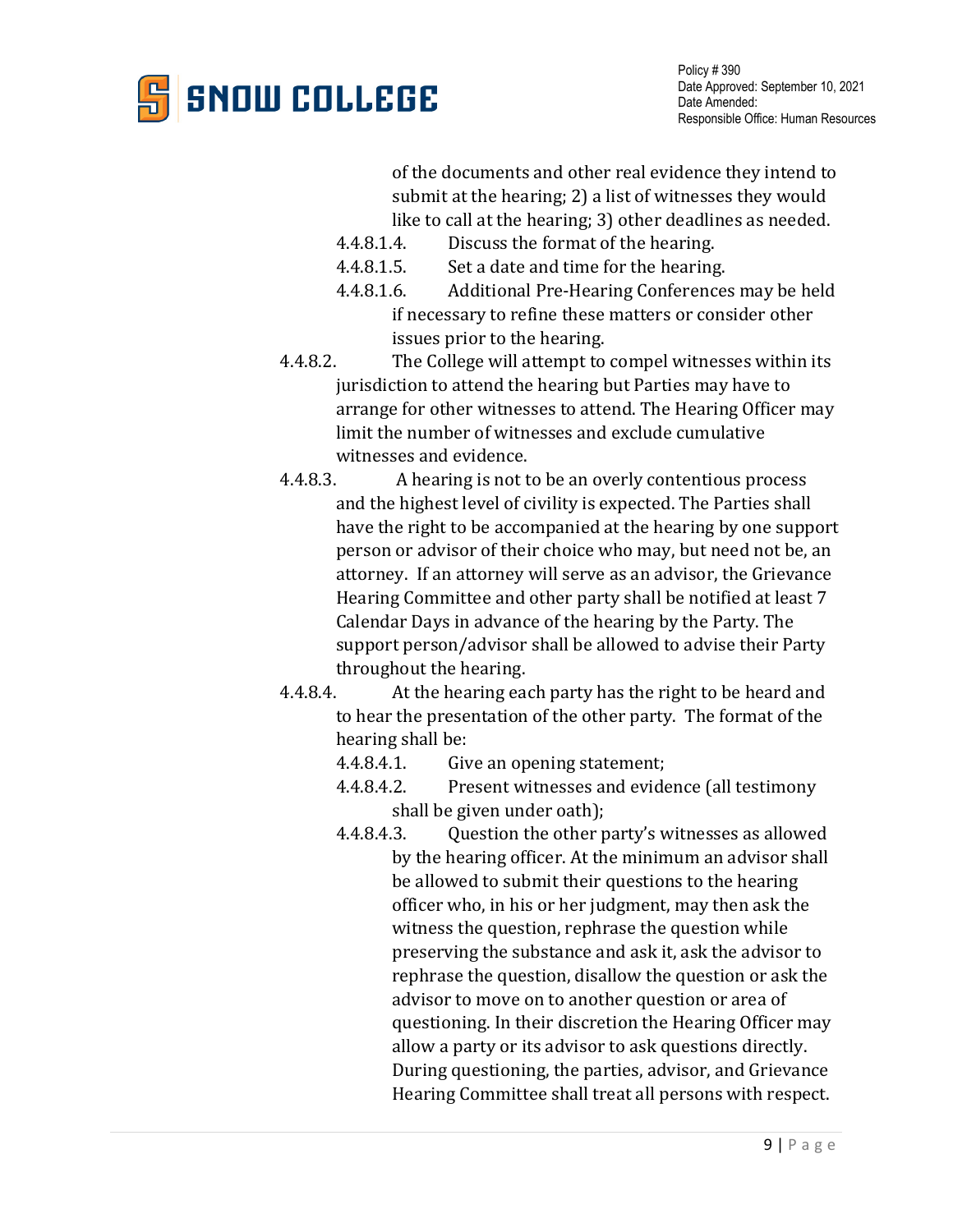

- 4.4.8.4.4. Address objections to the Hearing Officer (although this right may be limited or terminated if in the Hearing Officer's discretion objections become burdensome to the progress of the hearing);
- 4.4.8.5. Present a closing statement.<br>4.4.8.6. Typically the Respondent wi
- Typically the Respondent will present their position first but the Hearing Officer may modify this.
- 4.4.9. The Hearing Officer and Grievance Hearing Committee may question witnesses directly.
- 4.4.10. Formal rules of evidence do not necessarily apply, but the Grievance Hearing Committee will consider whether evidence and testimony should be admitted considering relevance, probity, reliability, cumulativeness, and other factors. Witness statements or affidavits, made under oath, may be allowed but the Grievance Hearing Committee may consider why the witness is absent.
- 4.4.11. The Hearing Officer is charged with controlling the Hearing and may impose reasonable time limits on the Parties and may exclude cumulative, repetitive, irrelevant, or marginally relevant evidence. The Hearing Officer may direct the Parties and their Advisors as how to proceed in order to control the hearing and achieve a fair and just result. In extreme cases of misbehavior a party or their advisor may be prohibited from further participation.
- 4.4.12. There shall be a record, such as a digital recording, of all hearings and it shall be kept in a confidential file, and shall be available for review by the Final and Binding Decision Maker, any Party, or by the college administration for a period of at least four years. The record shall be the property of the college and shall be classified as a protected record pursuant to GRAMA, Utah Code 63G-2-305 and/or a private record pursuant to 63G-2-302.8.
- 4.4.13. The hearing shall be closed to the public, but College officials and others allowed by the Grievance Hearing Committee may attend the entire hearing.
- 4.4.14. At the conclusion of the hearing, the Grievance Hearing Committee shall commence deliberations in private. The Grievance Hearing Committee may meet further as necessary to finalize its decision.
	- 4.4.14.1. In a Grievance proceeding challenging a Corrective Action, the Grievance Hearing Committee shall determine whether a Corrective Action is supported by substantial evidence. The College shall have the burden of showing this.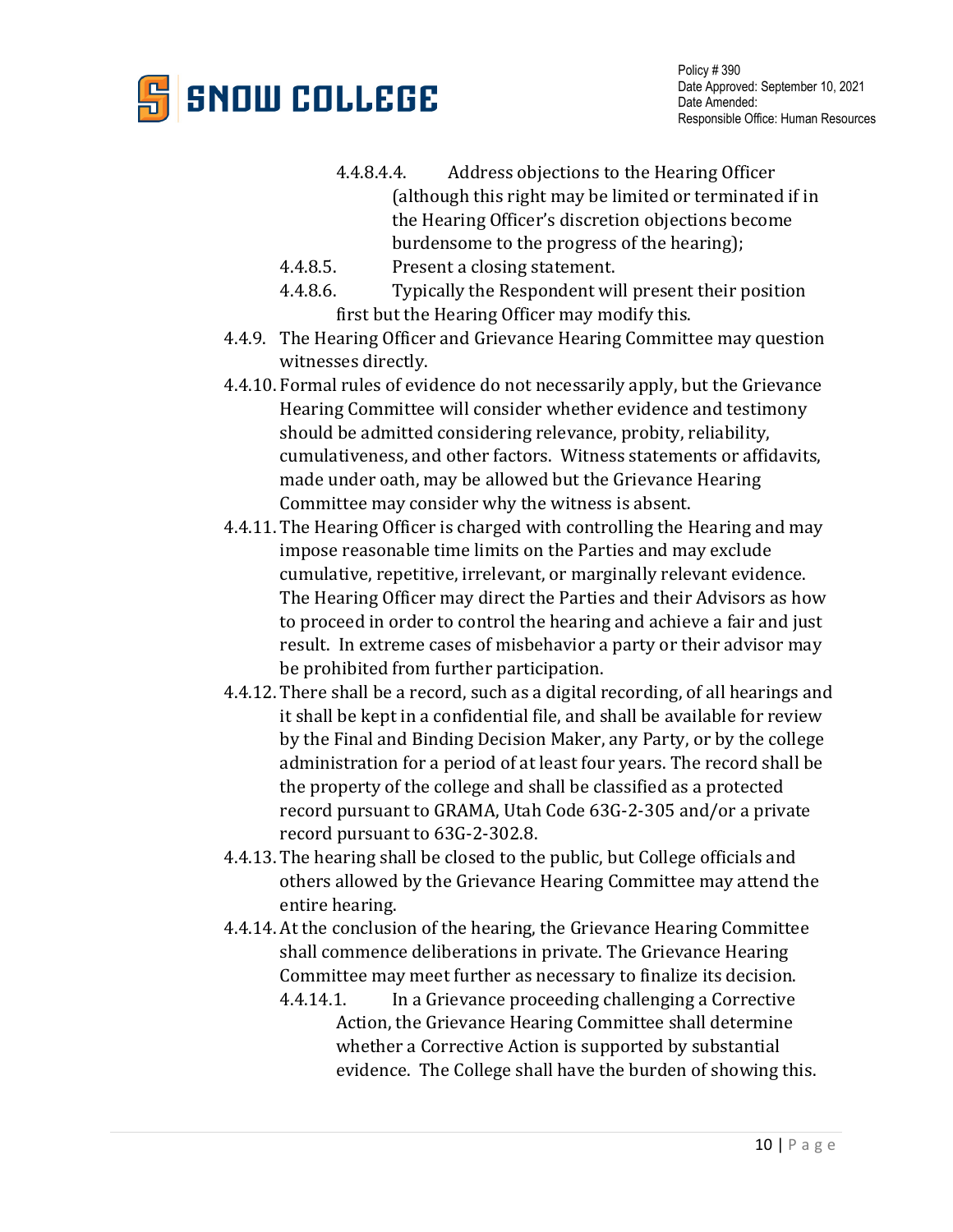

- 4.4.14.2. In a Grievance proceeding regarding concerns over interpretation, application or claimed violations of personnel policies or practices, working conditions, or non-retention it shall be the Grievant's burden to prove that there is not substantial evidence supporting the action.
- 4.4.15. Within 7 Calendar Days of the hearing the Grievance Hearing Committee shall prepare a written report including findings and recommendations for the Final and Binding Decision Maker.
- 4.4.16. Upon receipt of the written report, the Final And Binding Decisionmaker shall review the report and such other materials from the Hearing, such as the recording and exhibits, as deemed necessary. Based upon such review and without conducting further hearings or attempting to gather additional evidence, the Final and Binding Decisionmaker, shall take one of the following actions:

4.4.16.1. Ratify the findings and adopt the recommendations.<br>4.4.16.2. Return the report to the Grievance Hearing Committ

- Return the report to the Grievance Hearing Committee
- for reconsideration or clarification.<br>4.4.16.3. Reject all or parts of the find Reject all or parts of the findings and recommendations and make a final decision as to the disposition of the Grievance. Findings and recommendations may be rejected and a different disposition made for reasons that may include that the recommendations are not supported by the record, or the recommendations are based on a misinterpretation of applicable law or policy.
- 4.4.17. Written notification of the final and binding decision shall be communicated by the Final and Binding Decision-Maker to all parties concerned within 7 Calendar Days of the receipt of the Grievance Hearing Committee's written report.
- 4.5. Human Resources may create procedures to supplement or replace the procedures set forth in section 3.4 as experience suggests changes are needed. Such procedures must be consistent with the spirit of this Policy—to provide eligible employees a fair and expeditious process to resolve work related grievances concerning interpretation or application of personnel policies or practices, working conditions, disciplinary sanctions, termination, or non-retention.
- 5.0 Utah Code 67-21-3.7 requires that the College establish an Independent Personnel Board to hear and take action on a complaint alleging an adverse action as defined and explained in Chapter 21 of Title 67 (hereafter "67-21 Adverse Action"). A Grievance Hearing Committee assembled from the Personnel Relations Committee